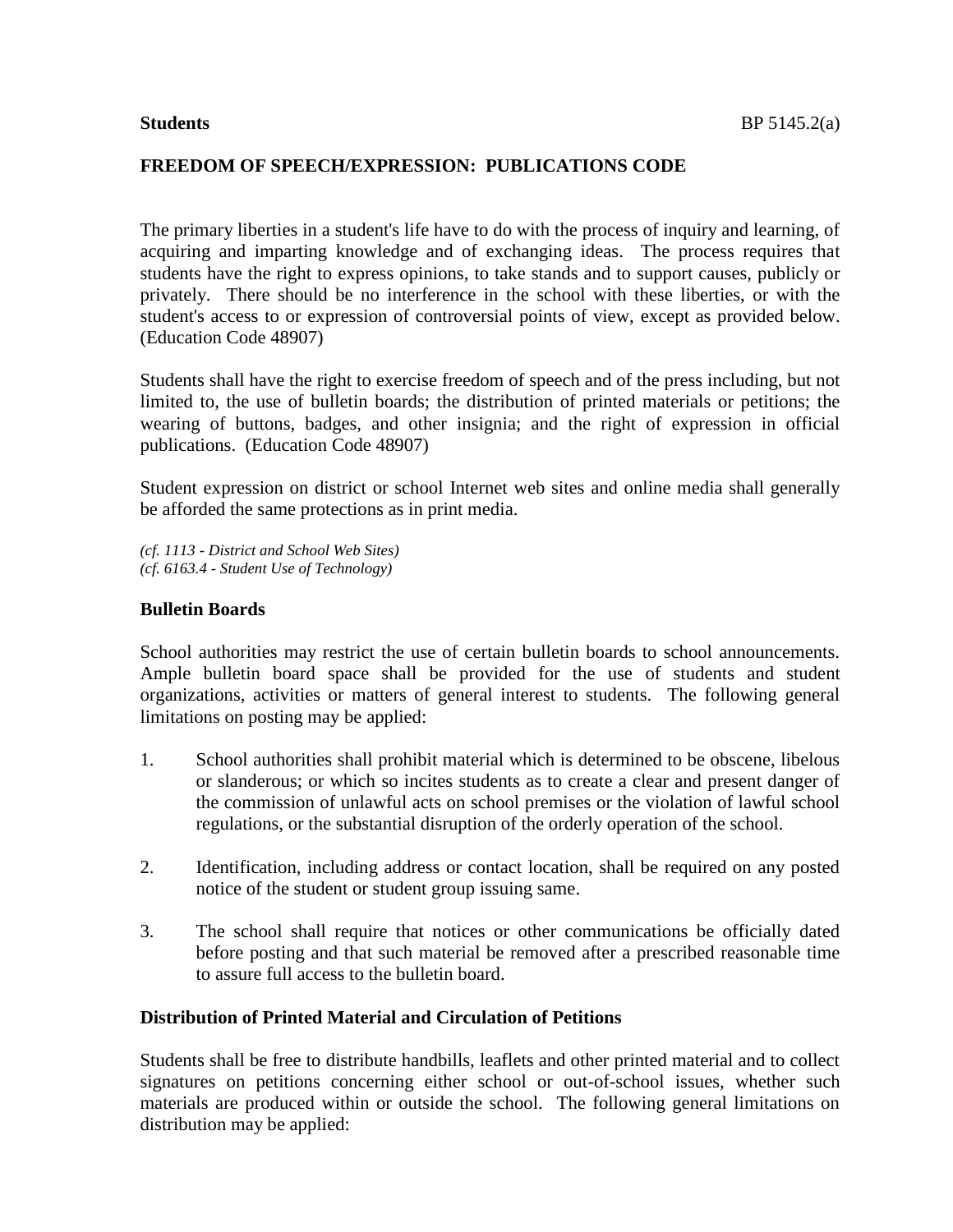## **FREEDOM OF SPEECH/EXPRESSION: PUBLICATIONS CODE** (continued)

- 1. The time of such activity shall be limited to periods before school begins, after dismissal and during lunch time, if such limitation is necessary to prevent interference with the school program.
- 2. The place of such activity shall be reasonably restricted to permit the normal flow of traffic within the school and at exterior doors.
- 3. The manner of conducting such activity shall be restricted to prevent undue levels of noise, or to prevent the use of coercion in obtaining signatures on petitions. The danger of littering is not sufficient ground for limiting the right of students to distribute materials.
- 4. The school shall require that all printed matter and petitions distributed or circulated on school property bear the name and address or contact location of the sponsoring organization or individual.
- 5. The school shall prohibit the distribution of material within the restricted categories of item 1 under Bulletin Boards.
- 6. The use of "fighting words" or epithets is prohibited in those instances where the speech is abusive and insulting, rather than a communication of ideas, and the speech is used in an abusive manner in a situation that presents an actual danger that it will cause a breach of the peace.

## **Buttons and Badges**

The wearing of buttons, badges or armbands bearing slogans or sayings shall be permitted as another form of expression, unless the message thereof falls within the restricted categories of item 1 under Bulletin Boards. No teacher or administrator shall attempt to interfere with this practice on the ground that the message may be unpopular with students or faculty.

In imposing limitations on student expression for any reason under any of the foregoing provisions, the school must ensure that its rules are applied on a nondiscriminatory basis and in a manner designed to assure maximum freedom of expression to the students, but which does not endanger health or safety of other students.

The Superintendent or designee shall not discipline any high school student solely on the basis of speech or other communication that would be constitutionally protected when engaged in outside of school, but may impose discipline for harassment, threats, or intimidation unless constitutionally protected. (Education Code 48950)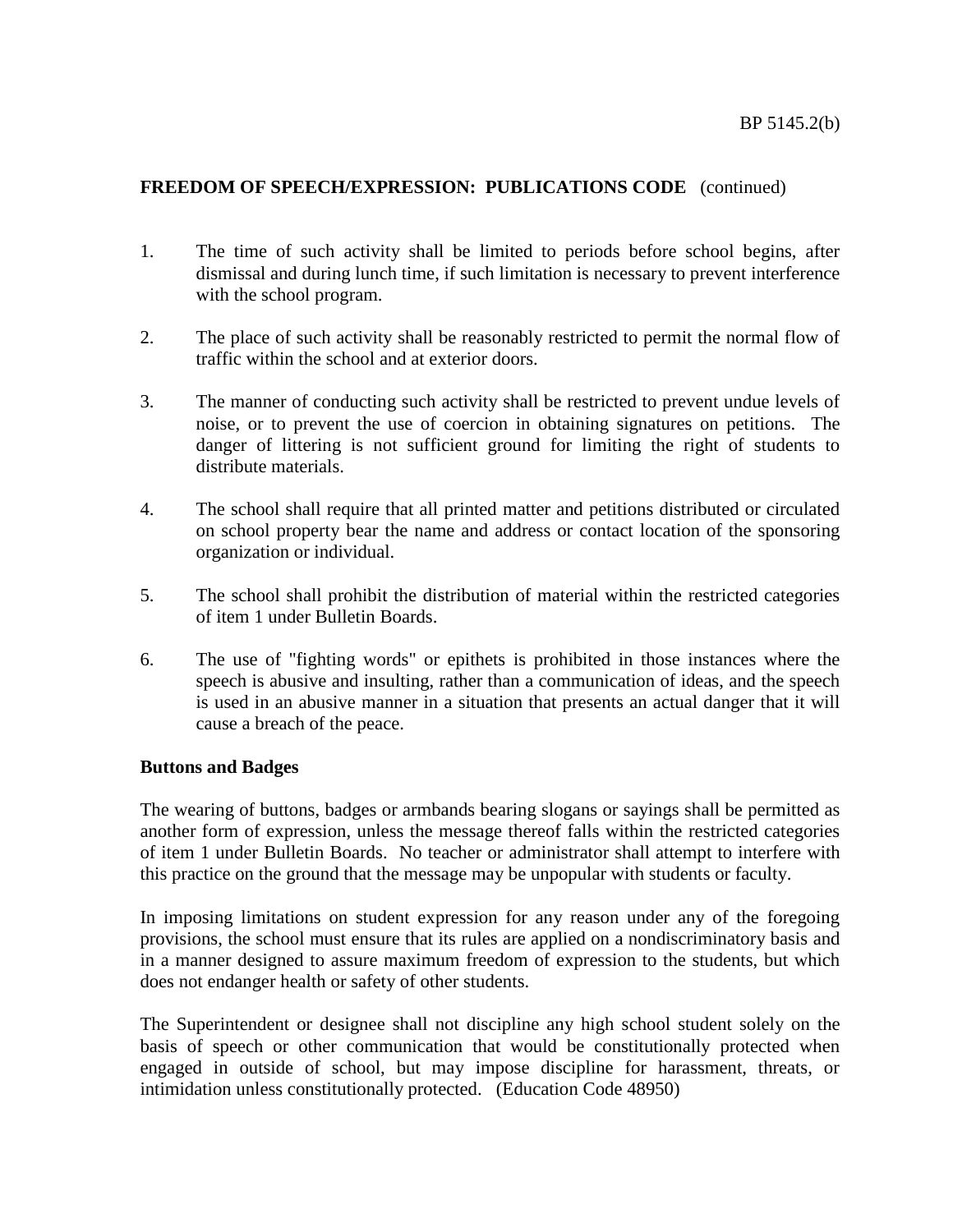# **FREEDOM OF SPEECH/EXPRESSION: PUBLICATIONS CODE** (continued)

## **Off-Campus Expression**

A student shall be subject to discipline for off-campus expression, including expression on off-campus Internet web sites, when such expression poses a threat to the safety of other students, staff, or school property, or substantially disrupts the educational program. The Superintendent or designee shall document the impact the expression had or could be expected to have on the school program.

*(cf. 5131 - Conduct)*

#### **Appeal Procedure**

The Superintendent shall establish administrative regulations governing the student appeals procedure for the implementation of the policies regarding the student's rights to freedom of speech and expression.

#### **Hearings**

The school shall particularly avoid any action placing restraints on ideas prior to their expression. Any student or student group deprived of freedom of expression under any of these provisions shall have the right to request a hearing to determine whether such deprivation is justified under these rules. Such a hearing must be held as soon as possible after request before an impartial body, including representatives of the faculty and student body. The hearing shall provide for a full and fair opportunity for both sides to present evidence and argument as to the propriety of the application of the regulation in question.

*Legal Reference:*

*EDUCATION CODE 48907 Exercise of free expression; rules and regulations 51520 Prohibited solicitations on school premises Perumal et al v. Saddleback Valley Unified School District, 88 Daily Journal D.A.R. 1426*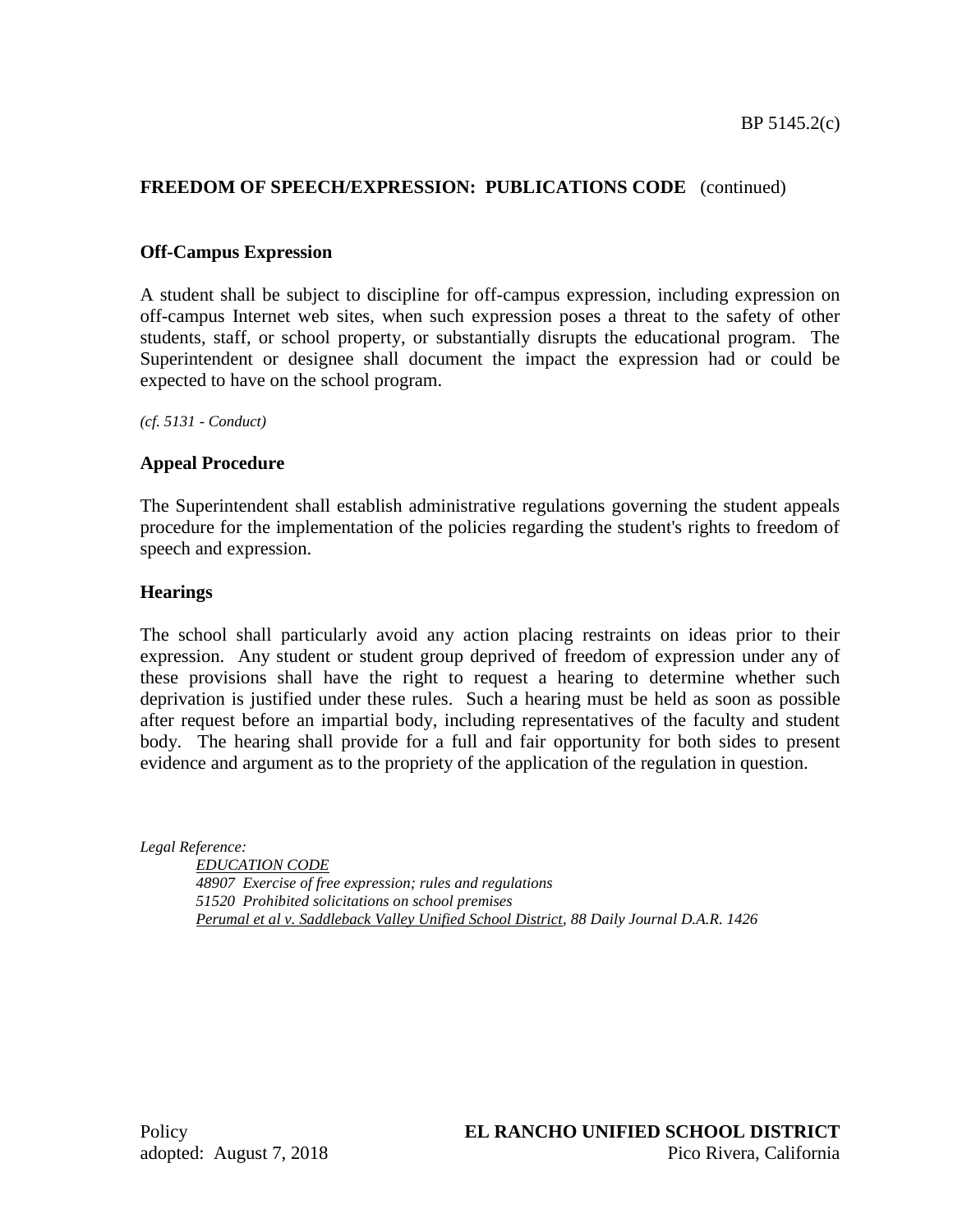## **FREEDOM OF SPEECH/EXPRESSION: PUBLICATIONS CODE**

## **Student Rights and Responsibilities**

The following rules shall be observed in the protection of student rights to freedom of speech and expression, or the right to due process and the responsibility of the student with regard to the rights of others shall be equally enforced.

## **Bulletin Boards**

The location and numbers of bulletin boards for the posting of student materials on campus shall be by joint agreement of the student government representatives and the principal.

#### **Circulation of Petitions, Circulars, Newspapers and Other Printed Matter**

No petition, circular, newspaper or other printed matter shall be slanderous according to current legal definition, or that incite students, express or advocate racial, ethnic or religious prejudice so as to create a clear and present danger of imminent commission of unlawful school rules or of the substantial disruption of the orderly operation of the school.

The time for distribution of acceptable material shall be limited to the hours before school begins and after school is dismissed. Printed material to be distributed shall be submitted to the principal at least 24 hours prior to the intended time of distribution. The principal's approval/disapproval shall be indicated within 24 hours and the principal may limit the number of students who may distribute materials in any one day. Coercion is not to be used to induce students to accept the printed matter or to sign petitions, and undistributed material shall not be left unattended at any place in the school or on school grounds.

#### **Buttons, Badges, Armbands and Other Symbolic Insignias**

No student shall wear buttons, badges, armbands or other insignias which are obscene to minors or libelous or slanderous according to current legal definition, or that incite students, express or advocate racial, ethnic or religious prejudice so as to create a clear and present danger of imminent commission of unlawful acts on school premises or of the violation of lawful school rules or of the substantial disruption of the orderly operation of the school.

#### **Advertising Prohibition of "Party Flyers"**

Distribution of flyers (party, announcements, etc.) on school grounds or the sidewalks in front of schools is prohibited unless permission has been granted by the principal. Students involved in distributing "party flyers" without permission are subject to disciplinary action including but not limited to suspension and/or expulsion. Students or parents who have been denied permission to distribute "party flyers" may request a hearing to appeal the decision by contacting the Superintendent's Office.